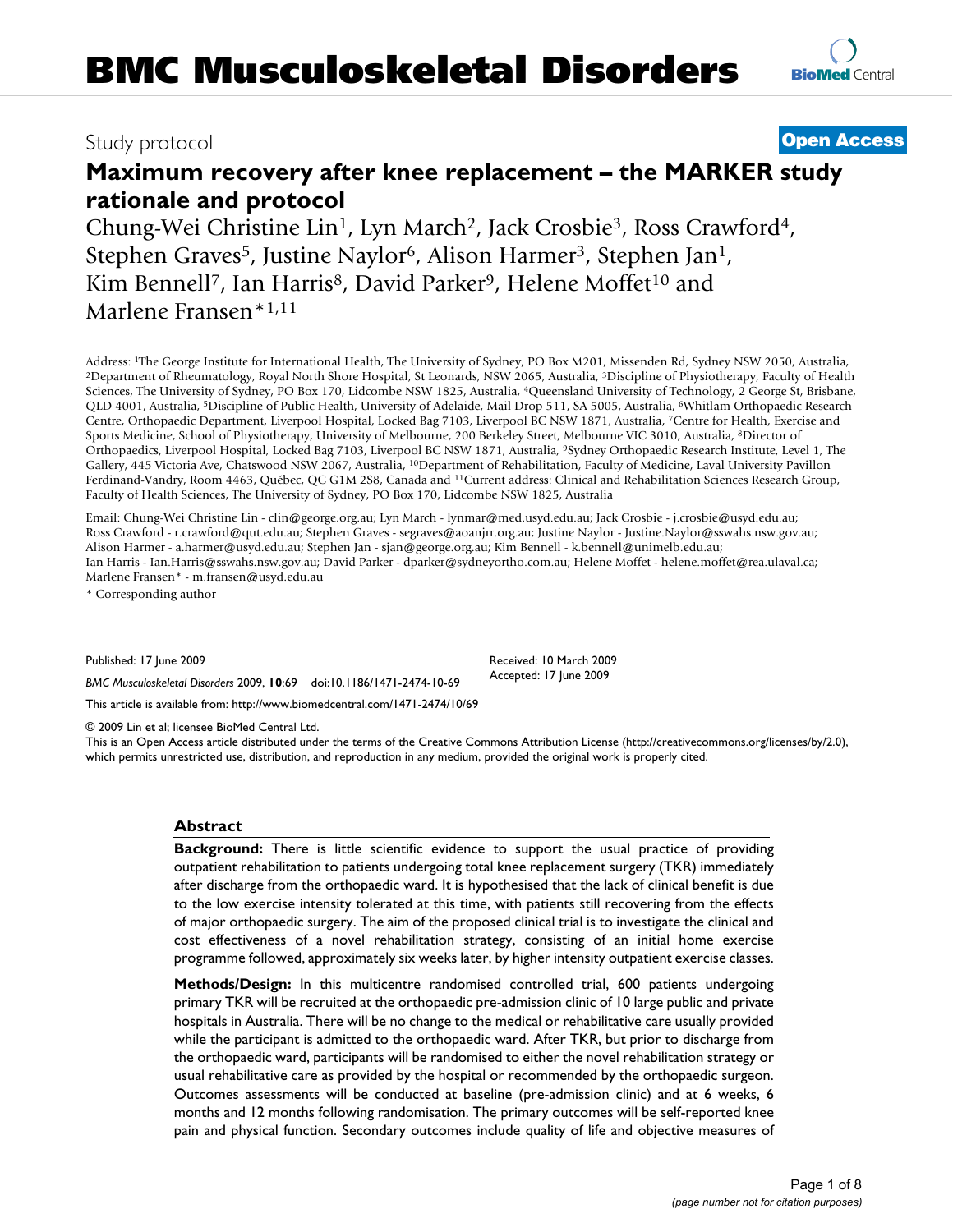physical performance. Health economic data (health sector and community service utilisation, loss of productivity) will be recorded prospectively by participants in a patient diary. This patient cohort will also be followed-up annually for five years for knee pain, physical function and the need or actual incidence of further joint replacement surgery.

**Discussion:** The results of this pragmatic clinical trial can be directly implemented into clinical practice. If beneficial, the novel rehabilitation strategy of utilising outpatient exercise classes during a later rehabilitation phase would provide a feasible and potentially cost-effective intervention to optimise the physical well-being of the large number of people undergoing TKR.

**Trial Registration:** ACTRN12609000054213

#### **Background**

The number of total knee replacements (TKR) performed each year is increasing rapidly in most developed countries [1-7]. In Australia, the total number of TKR operations performed has increased by 150% in the past decade [1]. Currently the mean age of patients undergoing TKR in Australia is 70 years, however the proportion of patients aged less than 65 years at the time of surgery has been increasing over the years reaching 32% in 2007 [1]. It is anticipated that the demand for TKR surgery will at least double again within the next decade and the average age at surgery will continue to decrease [3,8]. This trend is not only attributable to the aging of the population, increased prevalence of obesity and the expectation of a 'baby boomer' cohort less willing to accept the sedentary lifestyle, but also involves factors such as the evolution in implant design and surgical procedures resulting in better outcomes from TKR in relatively early stages of osteoarthritis (OA) [9]. It is readily apparent that the public health significance of TKR surgery is and will continue to be sizable.

Severe symptomatic knee OA is the main indication for almost all primary TKR surgery [1,6,9,10]. People affected by severe symptomatic knee OA experience significant functional limitation [11], and reduced lower limb muscle strength [12], aerobic fitness [13] and quality of life [14,15]. The need for rehabilitation following TKR is based on the contention that these deficits do not spontaneously resolve after surgery [16-19].

For the majority of patients, there are marked improvements after TKR in pain and physical function, with the maximum achievable benefit appearing around 6 months after surgery [20,21]. However, the magnitude of improvement is smaller than that demonstrated after total hip replacement surgery [21-23], and about 15% of patients still report moderate to severe pain a year after TKR despite no evidence of radiographic abnormalities [24]. Many years after TKR, patients are left with the lower limb muscle strength deficits evident prior to surgery [25- 27] and with imbalances between knee extensor and flexor forces [25]. Poor ligamentous and neuromuscular control may result in destructive mechanical stresses and reduced control over anterior shear forces on the knee implant, potentially limiting implant longevity. It follows then, that muscle strengthening should be a major goal of rehabilitation. In support of this, achievement of greater knee extensor strength after TKR has been associated with improved physical function [26]. Younger people (<65 years of age) demonstrate less improvement after TKR [14] and have higher rates of revision surgery [10,28,29]. Effective rehabilitation may be particularly important in this younger group as they require prolonged implant longevity and are more likely to be in full-time employment or imposing greater physical demands on the knee implant.

In Australia, rehabilitation following TKR is mostly delivered in an outpatient setting by physiotherapists [30]. This rehabilitation commences immediately after discharge from the acute orthopaedic ward and is usually completed within 6 weeks, with resource-intensive one-on-one modes of delivery more common than class-based modes. However, evidence from randomised controlled trials suggests that such outpatient rehabilitation is no more effective than no treatment [31,32] or a home exercise programme [33,34]. One possible reason for the lack of demonstrable benefit is that the evaluated exercise programs did not specifically monitor or progress training intensity [31-34]. However training intensity is unlikely to be able to be progressed sufficiently to achieve meaningful changes in muscle strength in the first few weeks after TKR when patients are still experiencing the anaemia, pain and oedema inevitably associated with recovery from major orthopaedic surgery.

In support of our hypothesis, a recent trial provided initial evidence that a supervised exercise programme commencing two months after TKR resulted in improved function and reduced pain compared to a home exercise programme [35]. The clinical benefits were evident both at the end of the treatment period and six months after TKR. Apart from timing, another noticeable difference between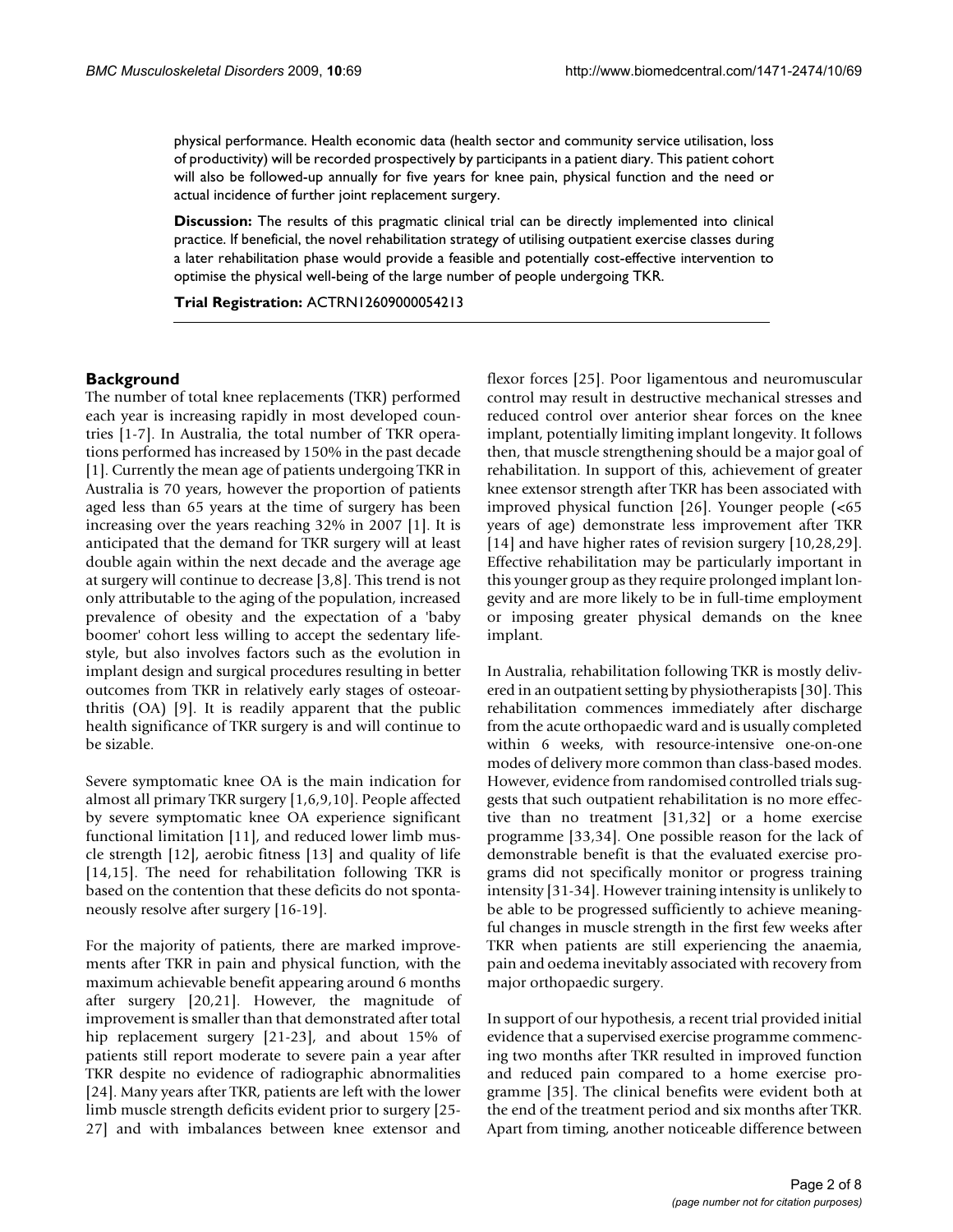this rehabilitation programme and those evaluated in other clinical trials was that the training intensity was closely monitored and each exercise had varying difficulty and complexity to allow progression. However, the rehabilitation programme was delivered on an individual basis so was resource-intensive.

The aim of the proposed clinical trial is to compare, the long-term effectiveness of a novel rehabilitation strategy versus current usual rehabilitative care received after discharge from the orthopaedic ward in patients who have undergone primary TKR. The novel rehabilitation strategy consists of an initial home exercise programme during the early recovery period followed by two months of outpatient exercise classes. A health economic evaluation, undertaken from the perspectives of the health sector and society, will be conducted alongside this clinical trial. We hypothesise that the novel rehabilitation strategy will lead to greater gains in physical well-being and be more costeffective than usual care.

# **Methods**

The MARKER (Maximum Recovery after Knee Replacement) Study is a multicentre randomised controlled trial that will be conducted in 10 large public and private hospitals in Australia. Participants will be required to provide written informed consent prior to starting the study. Ethics approval has been obtained from the University of Sydney Human Research Ethics Committee and from the Ethics Review Committee (RPAH Zone) of the Sydney South West Area Health Service using the National Ethics Application Form <https://www.neaf.gov.au/>. The MARKER Study has been registered at the Australian and New Zealand Clinical Trials Registry (ACTRN12609000054213).

Potential participants will be screened and recruited at the orthopaedic pre-admission clinic. Inclusion criteria are: (i) aged between 45 to 74 years, (ii) planned unilateral or bilateral primary TKR, and (iii) able to be discharged home from the orthopaedic ward. Exclusion criteria include: (i) previous unicompartmental replacement or tibial osteotomy on the same knee, (ii) previous lower limb joint replacement surgery within the last six months, (iii) further lower limb joint replacement surgery anticipated within the next 12 months, (iv) major co-morbidity precluding aerobic exercise at 50–60% maximum heart rate, (v) rheumatoid arthritis, (vi) major neurological conditions, or (vii) inability to return to one of the participating sites for outpatient exercise classes.

There will be no change to usual medical or rehabilitative care during the peri-operative inpatient period. After TKR, but before discharge from the orthopaedic ward, participants will be randomly allocated to either the novel rehabilitation strategy or usual rehabilitative care specific for the orthopaedic centre or surgeon (control group). The randomisation schedule will be generated a priori using a computer generated random number sequence by an independent researcher with no participant contact, in varying blocks of four or six, and stratified by recruitment site and by unilateral or bilateral TKR. Allocations will be sealed in opaque and consecutively numbered envelopes with a clear audit trail.

### *Interventions*

#### *Novel rehabilitation strategy*

Stage 1: Initial home exercise programme (usually Week 1 to 6 after randomisation)

Participants will be provided with a written home exercise programme on discharge from acute care (Additional file 1). The exercises will focus on maintaining and improving active knee flexion and extension range of motion. Participants will repeat the exercises 5 to 10 times per exercise, three times daily. Participants' progress, including adherence to the home exercise programme, walking ability and knee symptoms (e.g. pain, wound healing, range of motion, swelling), will be monitored weekly by a research physiotherapist, with clinic visits in the first one or two weeks and by telephone calls thereafter.

Stage 2: Outpatient exercise classes (usually Week 6 to 14 after randomisation)

Approximately five weeks after randomisation, the research physiotherapist will commence screening during the weekly telephone calls to assess eligibility to commence the classes: (i) surgical wound healed, (ii) full weight-bearing tolerated on the operated limb, (iii) ambulating independently outdoors for more than 50 m, and (iv) not requiring daily opioid-based analgesics for knee pain. Participants will join the outpatient exercise classes as they become eligible.

The classes will be circuit-based and supervised by a physiotherapist. The one hour classes will be conducted twice a week. Participants will be encouraged to attend the ongoing classes for eight weeks. Each class will consist of a short warm up and cool down component, progressive functional and strengthening exercises, and a 20-minute monitored aerobic exercise session on a stationary bicycle (Additional file 1). In order to standardise this programme across centres, minimal equipment will be used and supervising physiotherapists will receive prior training from research staff as well as a written manual of procedures. Participants will record the loads, repetitions and sets for to each functional and strengthening exercise they complete, and the duration and exertion (maximal heart rate or the Borg Rating of Perceived Exertion Scale [36])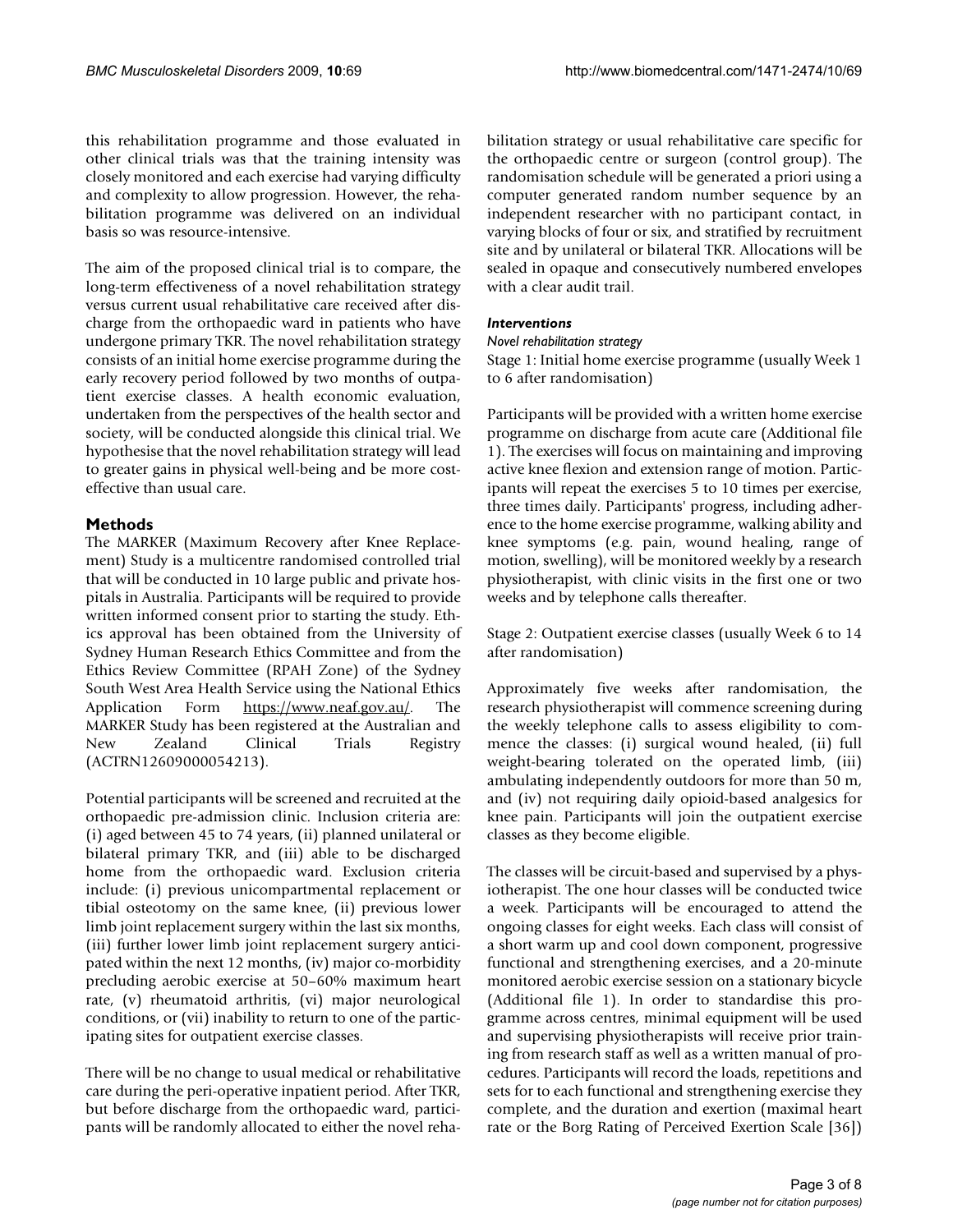for the aerobic exercise, in an exercise diary during the classes.

At the beginning of each exercise class, knee pain, range of motion and swelling will be evaluated to allow appropriate exercise progression. To allow this level of monitoring, class size will be restricted to a maximum of six participants. An education class will be provided once a month focusing on the rationale for increasing lower limb muscle strength and beneficial lifestyle behaviours appropriate after TKR. In addition, participants will be required to do at least one additional intensive exercise session per week at home, consisting of 30 minutes of walking outdoors or stationary bicycle.

## *Control group*

Participants in the control group will receive the usual rehabilitation management as recommended by their orthopaedic surgeon or provided by the hospital, and can be delivered in the inpatient or outpatient setting. Findings from a previous Australian national survey demonstrate that rehabilitation will usually commence immediately after discharge from the orthopaedic ward, be completed within 6 to 8 weeks after TKR and will be provided on an individual basis by a physiotherapist in the outpatient setting [30]. Rehabilitation received by the control group will be documented in the patient diary.

## *Outcomes assessments*

Assessments will be conducted at baseline (pre-admission clinic), and 6 weeks, 6 months and 12 months after randomisation by assessors blinded to treatment allocation. Demographic information collected at baseline will include height, weight, socioeconomic data (highest level of education completed, health insurance status, employment status, occupation), history of lower limb arthritis and joint surgery and the 19-item Hospital for Special Surgery Knee Replacement Expectations Survey [37,38]. This survey has been tested for internal consistency (Cronbach's alpha = 0.77) and test-retest reliability [37].

# *Primary outcomes*

The primary outcomes will be self-reported knee pain and physical function measured on the Western Ontario and McMaster Universities (WOMAC) Osteoarthritis Index, using a 5-point Likert scale (WOMAC LK3.1) [39]. The WOMAC consists of 24 items covering three subscales: pain (five items), stiffness (two items) and physical function (17 items). The pain and physical function subscale will be used, each subscale transformed to a score ranging from 0 (no pain or difficulty) to 100 (maximum pain or difficulty). The WOMAC is a widely-used questionnaire specifically designed to evaluate knee and hip OA [40,41]. Its clinimetric properties have also been validated in patients undergoing TKR [42-44].

Responses on the WOMAC will also be dichotomised according to the OMERACT-OARSI responder criteria for OA [45], i.e. treatment responders are defined as those participants achieving ≥20% improvement in both pain and physical function scores and an absolute change of  $\geq$ 10, or  $\geq$ 50% improvement in pain or physical function scores and an absolute change of ≥20 on the WOMAC.

# *Secondary outcomes*

Secondary outcomes include:

• Quality of life (12-Item Short-Form Health Survey (SF-12) [46], Version 2). Data from the 12 items will be used to construct the physical and mental component summary scores. The SF-12 is a shorter questionnaire derived from the 36-Item Short-Form Health Survey (SF-36) and correlates well with the SF-36 ( $r > 0.94$ ) [47].

• Priority for joint replacement surgery (Multi-attribute Arthritis Prioritisation Tool (MAPT) [48]). The MAPT is an 11-item questionnaire that assesses the need for joint replacement surgery. The questionnaire has high internal consistency (alpha =  $0.85$ ), test-retest reliability (ICC = 0.89) and correlation with the WOMAC  $(r = 0.78)$  [49].

• Participation in leisure time physical activity will be measured by the self-reported frequency and total duration over the past week of walking continuously, moderate physical activities and vigorous physical activities [50]. Participants will be categorised as participating in sufficient physical activity when more than 150 minutes of activity is accrued in at least five separate sessions per week [51].

• Fatigue ('how much of a problem has fatigue or tiredness been for you in the last week'). Responses will be marked on a 100-mm visual analogue scale, with anchor points being 'fatigue is no problem' and 'fatigue is a major problem' [52].

• Use of analgesics. The use of prescription and over-thecounter analgesics over the past week will be recorded, and the dosage adjusted for potency using defined daily dosage [53]

• Knee stability – the self-reported degree to which knee instability (partial giving way or full giving way) affects daily activities will be measured using the two stability items from the Activities of Daily Living Scale of the Knee Outcome Survey [54].

• Satisfaction with rehabilitation management ('how satisfied have you been with your rehabilitation programme since leaving the hospital where you had your surgery?')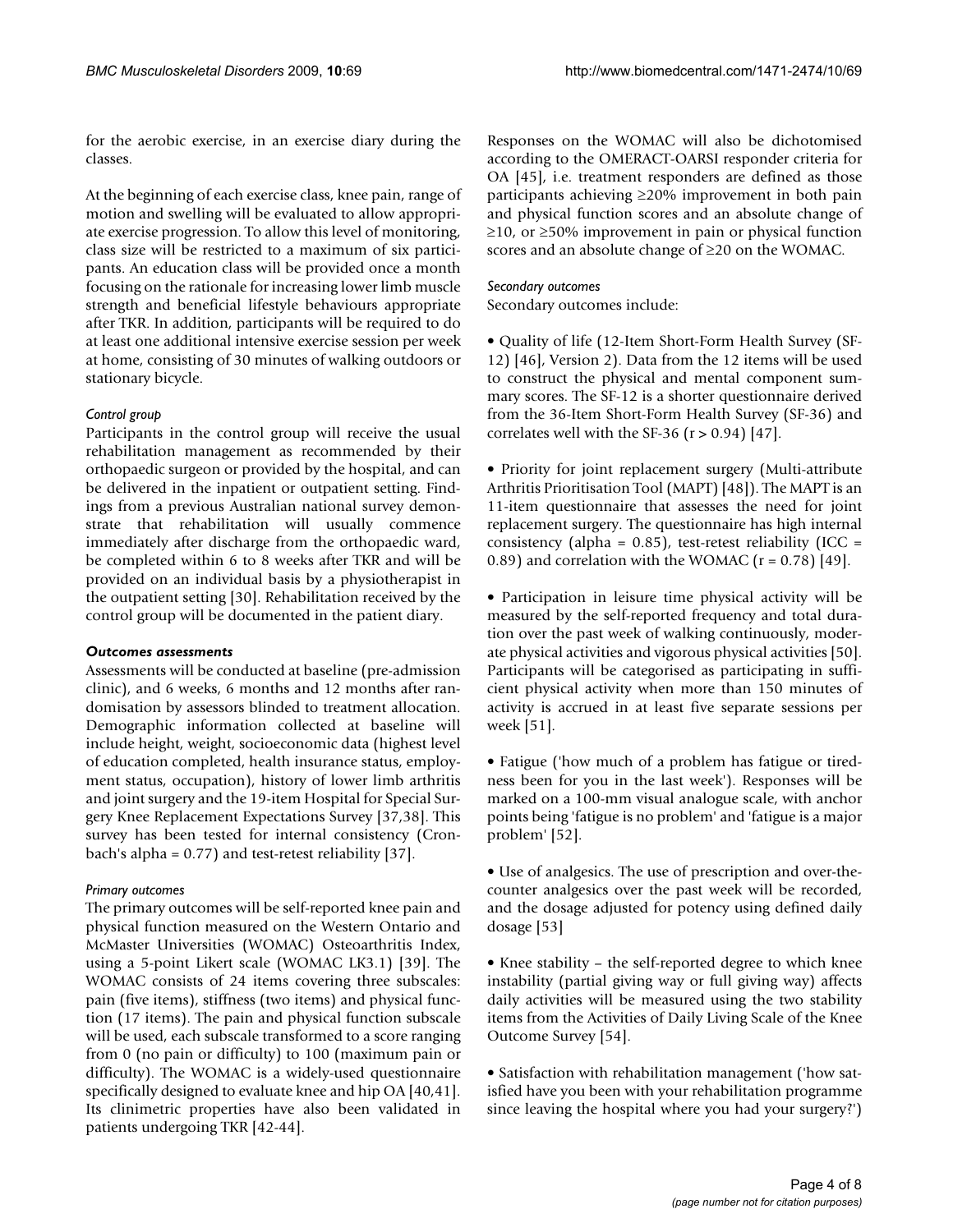Responses will be required on a 6-point Likert scale, ranging from 'completely dissatisfied' to 'completely satisfied'.

• Walking speed (50-foot (15.24 m) timed walk [55]). Participants will be asked to walk as fast as possible within the limits of safety, with or without a walking aid.

• Knee range of motion. The centre of an extendable goniometer will be positioned over the lateral knee joint space with the arms aligned with the lateral midline of the femur using the greater trochanter as reference, and the lateral midline of the fibula using the head of fibula and lateral malleolus as reference [56]. Knee flexion will be measured as an active movement in sitting. Knee extension will be measured as an active-assisted movement in long sitting or supine with the heel supported the plinth during the movement.

• Lower limb power (stair climb test). Power on stair climb will be calculated using a formula that incorporates body mass, the time taken to ascend 10 stairs and total stair height [57]. This is a reliable and responsive measure in people with knee OA undergoing TKR [17].

• Maximal isometric knee flexion and extension strength. With the patient seated and the knee flexed at 90 degrees, a 'make test' will be performed against a handheld dynamometer, and the best of three attempts recorded. Strength will only be measured at the 6- and 12-month follow-up assessments because participants will be required to comfortably achieve 90 degrees of knee flexion.

The occurrence of adverse events will be sought from participants at each follow-up assessment. Adverse events will be defined as any musculoskeletal or cardiovascular event resulting in medical intervention or reduced function for three or more days. An independent Data Safety and Monitoring Committee (DSMC), comprising of experts in clinical trials, biostatistics and rehabilitation will be established to review data on adverse events after 300 study participants (half the planned study sample) have completed the six-month follow-up assessment. The DSMC will be charged with informing the study investigators if evidence emerges beyond reasonable doubt that treatment allocation is associated with an increased risk of serious adverse events that would be expected to change the practice of clinicians responsible for the rehabilitation of patients after primary TKR surgery.

#### *Health economic outcomes*

Participants will prospectively record in a patient diary the following:

- presenteeism (self-reported capacity to work or perform daily activities) [58-60]
- instances of absenteeism
- use of healthcare and community services
- out-of-pocket costs of community services

These data will be collected over three six-week time periods from: (i) discharge from acute care, (ii) the 6-week follow-up assessment, and (iii) the 6-month (26-week) follow-up assessment.

Presenteeism will be rated from 0% (unable to do usual work/activities) to 100% (fully functioning). Absenteeism is defined as days off work (including home, volunteer or carer duties) due to TKR. The use of healthcare (e.g. visits to medical practitioners, physiotherapists, hospitalisation) and community (e.g. meals on wheels) services will be recorded in terms of the type of service, date of use and number of hours/days. Costs of community services will be the out of pocket costs incurred by participants. The use of medication will be included as a health economic outcome and will be collected at the time of each follow-up assessment.

## *Five-year follow-up*

All participants will be asked to consent to a telephone call to complete the WOMAC, SF-12 and MAPT annually until five years after TKR. In addition, data linkage with the Australian National Joint Replacement Registry will be used to verify incident primary or revision hip or knee replacement surgeries occurring in our cohort during this five year period.

## *Sample size*

Based on preliminary data [35], a sample size of 600 participants will be required. This sample size will provide 80% power of detecting a 15% difference in the proportion of treatment responders (OMERACT-OARSI responder criteria [45]) between the groups, and allows for up to 10% cross-over of treatment allocation and a 15% loss to follow-up [61]. In addition, this sample size will provide more than 90% power to detect clinically significant differences in each of the continuous secondary outcome measures.

## *Statistical analysis*

Statistical analysis will be by intention to treat and coded to ensure blinding to treatment allocation. For continuous data, two-way repeated measures ANOVA incorporating treatment groups at the three follow-up time points (6 weeks, 6 months and 12 months) will be carried out. The significance of any differences in dichotomous data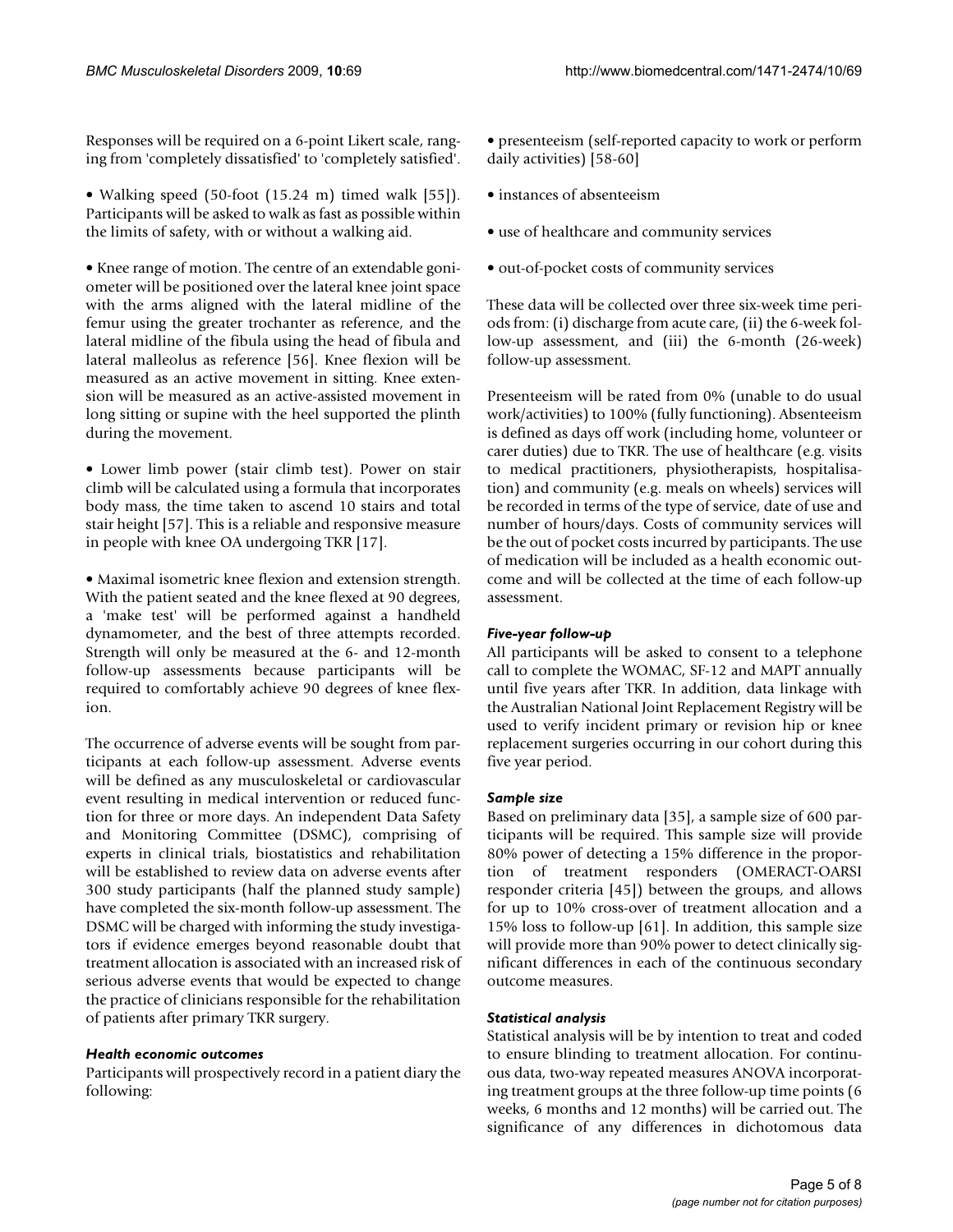(OMERACT-OARSI treatment responders, proportion of patients reporting sufficient leisure time physical activity, number of adverse events) will be tested using generalised estimating equations or linear mixed model. If there are chance imbalances in baseline patient characteristics hypothesised to influence the main outcomes, then statistical techniques that allow adjustment for confounding variables will be used as secondary analyses. If there are more than 5% missing data, sensitivity analysis allowing for different assumptions such as the best or worst possible scenario will also be reported for the main outcomes of the study.

### *Health economic analysis*

The economic evaluation will consist of a trial-based costutility analysis to assess the incremental cost per qualityof life-year (QALY) of the novel rehabilitation strategy compared to usual care. The primary analysis will be conducted from the perspective of the health sector. A secondary analysis will entail a societal perspective in which the additional costs (and cost savings) associated with use of community services, absenteeism and presenteeism will be factored in.

In the primary analysis, costs of healthcare services will be valued at standard rates published by the Australian Government: the Medical Benefits Scheme standard fees for medical services and procedures, the Pharmaceutical Benefits Scheme cost for medications and the Australian Refined Diagnosis Related Groups (AR-DRG) cost weights for hospital services. These will be factored with levels of utilisation to estimate the costs of healthcare use in participants.

In the secondary analysis, costs of community services will be based on the self-reported costs of participants. The costs of presenteeism will be estimated by the number of days worked weighted by the rate of presenteeism multiplied by the average wage rate for the relevant employment category. The costs of absenteeism will be estimated by the number of days absent from work multiplied by the average wage rate for the relevant employment category. For those engaged in unpaid work, the national average wage rate will be used. A separate set of cost-utility ratios will be presented in this secondary analysis incorporating the wider costs (and cost savings) to the community.

Health state utilities required to estimate QALY will be based on measures obtained from the SF-12 and transformed into health state utilities via the SF-6D algorithm [62]. Although no survival difference is expected between the two groups at 12 months, average quality of life over 12 months for each participant will be estimated and weighted by survival up to 12 months to determine, for each patient, a measure of QALY after TKR. Given likely variations in the 'usual care' across sites, separate incremental cost-utility ratios will be estimated for broad categories of usual care (inpatient or outpatient). Sensitivity analysis will test uncertainty in key parameters such as the selection of cost weights and statistical variation in quality of life scores.

## **Discussion**

The primary aim of the proposed pragmatic randomised controlled trial is to compare the effectiveness and costeffectiveness of a novel rehabilitation strategy, consisting of an initial home exercise programme followed by higher intensity outpatient exercise classes, to usual rehabilitative care in people undergoing primary TKR for OA. The trial incorporates methodological features that have been shown to reduce bias [63-66]. Participants will be assigned to the novel rehabilitation strategy or usual care by random, concealed allocation with an audit trail. Outcomes assessments will be blinded. The nature of the treatment precludes blinding of the therapist and the participant, but statistical analysis will be blinded to treatment allocation and will be conducted in accordance with 'intention to treat' methods.

Current evidence does not support the usual practice of providing outpatient rehabilitation in the period immediately following discharge from the acute orthopaedic ward after TKR in terms of improving self-reported of physical outcomes. In light of the increasing incidence of TKR, the need to develop clinically effective and cost-effective rehabilitation programs for the growing number of people undergoing TKR surgery is paramount.

The MARKER Study is a pragmatic randomised controlled trial designed with sufficient power to detect meaningful clinical and economic benefits if they exist. The evaluated rehabilitation programme is class-based, utilises only simple and widely available equipment and can therefore be easily implemented in clinical practice. If effective, the novel rehabilitation strategy could optimise outcomes in people after TKR and allow substantial cost savings to both the health sector and more widely across the community when compared to the usual, resource-intensive one to one outpatient intervention. Furthermore, our own observations indicate access to early outpatient rehabilitation is affected by a patient's impaired physical state and driving restrictions. A programme that allows home exercise in the early recovery period followed weeks later by outpatient rehabilitation circumvents this access problem, thus potentially facilitating improved patient adherence to a prescribed supervised programme.

Currently 10 large orthopaedic centres and associated physiotherapy outpatient departments have pledged col-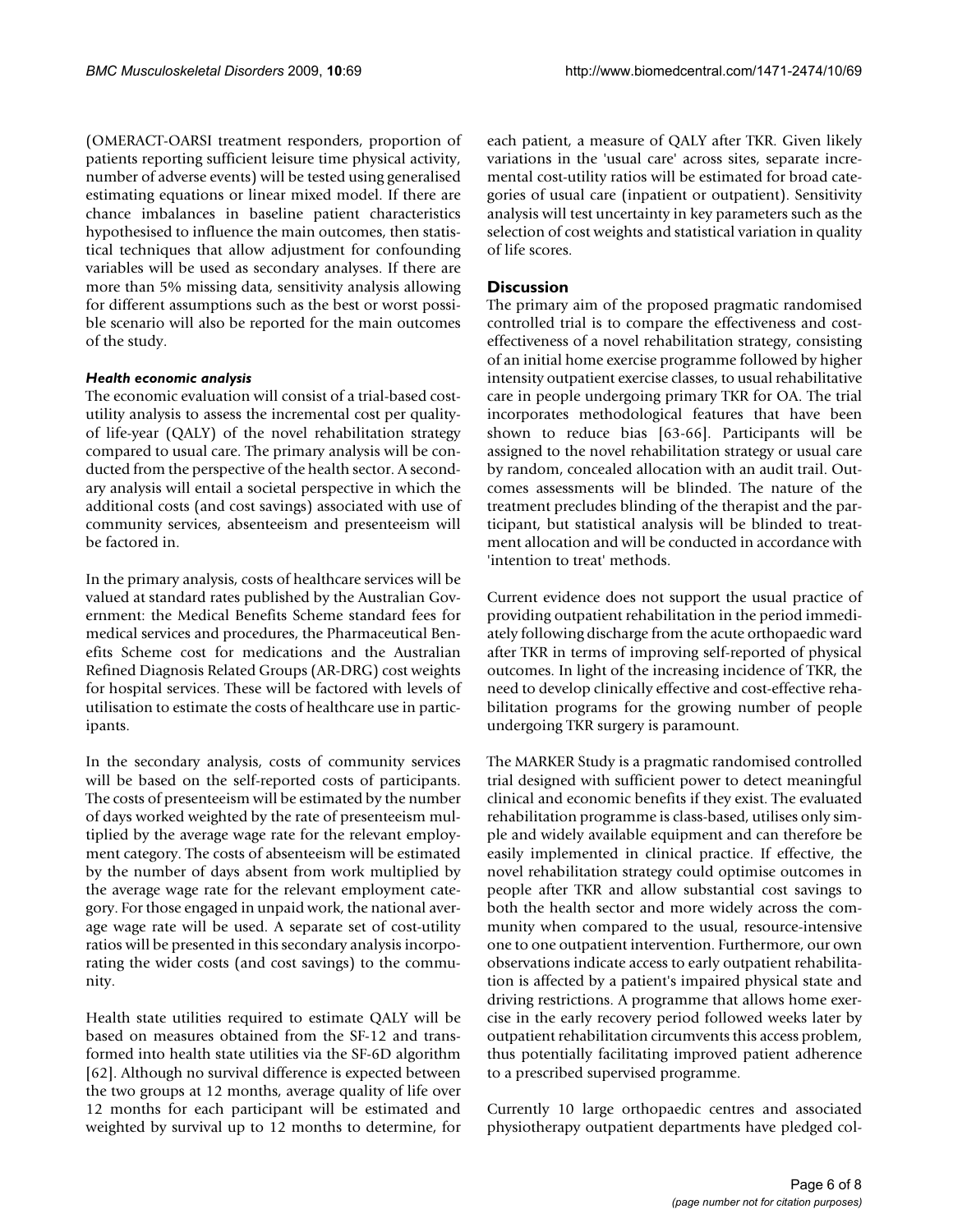laboration. It is anticipated that the MARKER Study will commence patient recruitment in early 2009. The oneyear follow-up of all study participants should be completed by the end of 2011.

#### **Competing interests**

The authors declare that they have no competing interests.

#### **Authors' contributions**

CL contributed to the design of the study and drafted the manuscript. LM, JC, RC, SG, JN, AH, SJ, KB, IH, DP, HM contributed to the design of the study. SJ designed the health economic evaluation. IH participated in recruitment of study centres. MF conceived and designed the study, contributed to the manuscript and leads the MARKER Study Collaboration. All authors read and approved the final manuscript.

#### **Additional material**

#### **Additional file 1**

*Appendix 1. The MARKER Study: Novel Rehabilitation Strategy.* Click here for file [\[http://www.biomedcentral.com/content/supplementary/1471-](http://www.biomedcentral.com/content/supplementary/1471-2474-10-69-S1.doc)

2474-10-69-S1.doc]

#### **Acknowledgements**

The MARKER study is funded by HCF Health and Medical Research Foundation, MBF Foundation and the University of Sydney. CL and MF are funded by the National Health and Medical Research Council, Australia.

#### **References**

- 1. Australian Orthopaedic Association National Joint Replacement Registry: *Annual Report* Adelaide: Australian Orthopaedic Association; 2008.
- 2. **National Joint Registry for England and Wales 4th Annual Report** [<http://www.njrcentre.org.uk>]
- 3. Wells VM, Hearn TC, McCaul KA, Anderton SM, Wigg AE, Graves SE: **[Changing incidence of primary total hip arthroplasty and](http://www.ncbi.nlm.nih.gov/entrez/query.fcgi?cmd=Retrieve&db=PubMed&dopt=Abstract&list_uids=11938500) [total knee arthroplasty for primary osteoarthritis.](http://www.ncbi.nlm.nih.gov/entrez/query.fcgi?cmd=Retrieve&db=PubMed&dopt=Abstract&list_uids=11938500)** *J Arthroplasty* 2002, **17:**267-273.
- 4. **New Zealand National Joint Register** [[http://](http://www.cdhb.govt.nz/NJR/) [www.cdhb.govt.nz/NJR/](http://www.cdhb.govt.nz/NJR/)]
- 5. The Swedish Knee Arthroplasty Register: *Annual Report* Lund: Wallin & Dalholm AB; 2008.
- 6. Canadian Institute for Health Information: *Canadian Joint Replacement Registry (CJRR) 2007 annual report – hip and knee replacements in Canada* Ottawa: CIHI; 2008.
- 7. **The Norwegian Arthroplasty Register** [\[http://www.hauke](http://www.haukeland.no/nrl/eng/default.htm) [land.no/nrl/eng/default.htm\]](http://www.haukeland.no/nrl/eng/default.htm)
- 8. Dixon T, Shaw M, Ebrahim S, Dieppe P: **[Trends in hip and knee](http://www.ncbi.nlm.nih.gov/entrez/query.fcgi?cmd=Retrieve&db=PubMed&dopt=Abstract&list_uids=15194578) [joint replacement: socioeconomic inequalities and projec](http://www.ncbi.nlm.nih.gov/entrez/query.fcgi?cmd=Retrieve&db=PubMed&dopt=Abstract&list_uids=15194578)[tions of need.](http://www.ncbi.nlm.nih.gov/entrez/query.fcgi?cmd=Retrieve&db=PubMed&dopt=Abstract&list_uids=15194578)** *Ann Rheum Dis* 2004, **63:**825-830.
- 9. Gidwani S, Fairbank A: **[The orthopaedic approach to managing](http://www.ncbi.nlm.nih.gov/entrez/query.fcgi?cmd=Retrieve&db=PubMed&dopt=Abstract&list_uids=15550426) [osteoarthritis of the knee.](http://www.ncbi.nlm.nih.gov/entrez/query.fcgi?cmd=Retrieve&db=PubMed&dopt=Abstract&list_uids=15550426)** *BMJ* 2004, **329:**1220-1224.
- 10. Sibanda N, Copley LP, Lewsey JD, Borroff M, Gregg P, MacGregor AJ, Pickford M, Porter M, Tucker K, Meulen JH van der, *et al.*: **[Revision](http://www.ncbi.nlm.nih.gov/entrez/query.fcgi?cmd=Retrieve&db=PubMed&dopt=Abstract&list_uids=18767900) [rates after primary hip and knee replacement in England](http://www.ncbi.nlm.nih.gov/entrez/query.fcgi?cmd=Retrieve&db=PubMed&dopt=Abstract&list_uids=18767900) [between 2003 and 2006.](http://www.ncbi.nlm.nih.gov/entrez/query.fcgi?cmd=Retrieve&db=PubMed&dopt=Abstract&list_uids=18767900)** *PLoS Med* 2008, **5:**e179.
- 11. Fautrel B, Hilliquin P, Rozenberg S, Allaert FA, Coste P, Leclerc A, Rossignol M: **[Impact of osteoarthritis: results of a nationwide](http://www.ncbi.nlm.nih.gov/entrez/query.fcgi?cmd=Retrieve&db=PubMed&dopt=Abstract&list_uids=15850995)**

**[survey of 10,000 patients consulting for OA.](http://www.ncbi.nlm.nih.gov/entrez/query.fcgi?cmd=Retrieve&db=PubMed&dopt=Abstract&list_uids=15850995)** *Joint Bone Spine* 2005, **72:**235-240.

- 12. Fransen M, Crosbie J, Edmonds J: **[Isometric muscle force meas](http://www.ncbi.nlm.nih.gov/entrez/query.fcgi?cmd=Retrieve&db=PubMed&dopt=Abstract&list_uids=12579591)[urement for clinicians treating patients with osteoarthritis](http://www.ncbi.nlm.nih.gov/entrez/query.fcgi?cmd=Retrieve&db=PubMed&dopt=Abstract&list_uids=12579591) [of the knee.](http://www.ncbi.nlm.nih.gov/entrez/query.fcgi?cmd=Retrieve&db=PubMed&dopt=Abstract&list_uids=12579591)** *Arthritis Rheum* 2003, **49:**29-35.
- 13. Philbin EF, Groff GD, Ries MD, Miller TE: **[Cardiovascular fitness](http://www.ncbi.nlm.nih.gov/entrez/query.fcgi?cmd=Retrieve&db=PubMed&dopt=Abstract&list_uids=7779123) [and health in patients with end-stage osteoarthritis.](http://www.ncbi.nlm.nih.gov/entrez/query.fcgi?cmd=Retrieve&db=PubMed&dopt=Abstract&list_uids=7779123)** *Arthritis Rheum* 1995, **38:**799-805.
- 14. Fitzgerald JD, Orav EJ, Lee TH, Marcantonio ER, Poss R, Goldman L, Mangione CM: **Patient quality of life during the 12 months fol-<br>lowing joint replacement surgery. Arthritis Rheum 2004,** [lowing joint replacement surgery.](http://www.ncbi.nlm.nih.gov/entrez/query.fcgi?cmd=Retrieve&db=PubMed&dopt=Abstract&list_uids=14872462) **51:**100-109.
- 15. Salaffi F, Carotti M, Stancati A, Grassi W: **[Health-related quality of](http://www.ncbi.nlm.nih.gov/entrez/query.fcgi?cmd=Retrieve&db=PubMed&dopt=Abstract&list_uids=16285189) [life in older adults with symptomatic hip and knee osteoar](http://www.ncbi.nlm.nih.gov/entrez/query.fcgi?cmd=Retrieve&db=PubMed&dopt=Abstract&list_uids=16285189)[thritis: a comparison with matched healthy controls.](http://www.ncbi.nlm.nih.gov/entrez/query.fcgi?cmd=Retrieve&db=PubMed&dopt=Abstract&list_uids=16285189)** *Aging Clin Exp Res* 2005, **17:**255-263.
- Aarons H, Hall G, Hughes S, Salmon P: [Short-term recovery from](http://www.ncbi.nlm.nih.gov/entrez/query.fcgi?cmd=Retrieve&db=PubMed&dopt=Abstract&list_uids=8682819) **[hip and knee arthroplasty.](http://www.ncbi.nlm.nih.gov/entrez/query.fcgi?cmd=Retrieve&db=PubMed&dopt=Abstract&list_uids=8682819)** *J Bone Joint Surg Br* 1996, **78:**555-558.
- 17. Kennedy DM, Stratford PW, Wessel J, Gollish JD, Penney D: **[Assess](http://www.ncbi.nlm.nih.gov/entrez/query.fcgi?cmd=Retrieve&db=PubMed&dopt=Abstract&list_uids=15679884)[ing stability and change of four performance measures: a lon](http://www.ncbi.nlm.nih.gov/entrez/query.fcgi?cmd=Retrieve&db=PubMed&dopt=Abstract&list_uids=15679884)gitudinal study evaluating outcome following total hip and [knee arthroplasty.](http://www.ncbi.nlm.nih.gov/entrez/query.fcgi?cmd=Retrieve&db=PubMed&dopt=Abstract&list_uids=15679884)** *BMC Musculoskelet Disord* 2005, **6:**3.
- 18. Ouellet D, Moffet H: **[Locomotor deficits before and two](http://www.ncbi.nlm.nih.gov/entrez/query.fcgi?cmd=Retrieve&db=PubMed&dopt=Abstract&list_uids=12382296)** [months after knee arthroplasty.](http://www.ncbi.nlm.nih.gov/entrez/query.fcgi?cmd=Retrieve&db=PubMed&dopt=Abstract&list_uids=12382296) **47:**484-493.
- 19. Stevens JE, Mizner RL, Snyder-Mackler L: **[Quadriceps strength and](http://www.ncbi.nlm.nih.gov/entrez/query.fcgi?cmd=Retrieve&db=PubMed&dopt=Abstract&list_uids=12919862) [volitional activation before and after total knee arthroplasty](http://www.ncbi.nlm.nih.gov/entrez/query.fcgi?cmd=Retrieve&db=PubMed&dopt=Abstract&list_uids=12919862) [for osteoarthritis.](http://www.ncbi.nlm.nih.gov/entrez/query.fcgi?cmd=Retrieve&db=PubMed&dopt=Abstract&list_uids=12919862)** *J Orthop Res* 2003, **21:**775-779.
- 20. Fortin PR, Penrod JR, Clarke AE, St-Pierre Y, Joseph L, Belisle P, Liang MH, Ferland D, Phillips CB, Mahomed N, *et al.*: **Timing of total joint replacement affects clinical outcomes among patients with osteoarthritis of the hip or knee.** *Arthritis Rheum* 2002, **46(3327– 3330):**.
- 21. Bachmeier CJ, March LM, Cross MJ, Lapsley HM, Tribe KL, Courtenay BG, Brooks PM: **[A comparison of outcomes in osteoarthritis](http://www.ncbi.nlm.nih.gov/entrez/query.fcgi?cmd=Retrieve&db=PubMed&dopt=Abstract&list_uids=11330253) [patients undergoing total hip and knee replacement surgery.](http://www.ncbi.nlm.nih.gov/entrez/query.fcgi?cmd=Retrieve&db=PubMed&dopt=Abstract&list_uids=11330253)** *Osteoarthritis Cartilage* 2001, **9:**137-146.
- 22. Salmon P, Hall GM, Peerbhoy D, Shenkin A, Parker C: **[Recovery](http://www.ncbi.nlm.nih.gov/entrez/query.fcgi?cmd=Retrieve&db=PubMed&dopt=Abstract&list_uids=11245759) [from hip and knee arthroplasty: patients' perspective on](http://www.ncbi.nlm.nih.gov/entrez/query.fcgi?cmd=Retrieve&db=PubMed&dopt=Abstract&list_uids=11245759) pain, function, quality of life, and well-being up to 6 months [postoperatively.](http://www.ncbi.nlm.nih.gov/entrez/query.fcgi?cmd=Retrieve&db=PubMed&dopt=Abstract&list_uids=11245759)** *Arch Phys Med Rehabil* 2001, **82:**360-366.
- 23. Ethgen O, Bruyere O, Richy F, Dardennes C, Reginster JY: **[Health](http://www.ncbi.nlm.nih.gov/entrez/query.fcgi?cmd=Retrieve&db=PubMed&dopt=Abstract&list_uids=15118039)[related quality of life in total hip and total knee arthroplasty.](http://www.ncbi.nlm.nih.gov/entrez/query.fcgi?cmd=Retrieve&db=PubMed&dopt=Abstract&list_uids=15118039)** *J Bone Joint Surg Am* 2004, **86:**963-974.
- 24. Brander VA, Stulberg SD, Adams AD, Harden RN, Bruehl S, Stanos SP, Houle T: **Predicting total knee replacement pain. A prospective, observational study.** *Clin Orthop Relat Res* 2003, **416:**34-36.
- 25. Huang C-H, Cheng C-K, Lee Y-T, Lee K-S: **[Muscle strength after](http://www.ncbi.nlm.nih.gov/entrez/query.fcgi?cmd=Retrieve&db=PubMed&dopt=Abstract&list_uids=8653948) [successful total knee replacement: a 6- to 13-year followup.](http://www.ncbi.nlm.nih.gov/entrez/query.fcgi?cmd=Retrieve&db=PubMed&dopt=Abstract&list_uids=8653948)** *Clin Orthop Relat Res* 1996, **328:**147-154.
- 26. Silva M, Shepherd EF, Jackson WO, Pratt JA, McClung CD, Schamalzried TP: **[Knee strength after total knee arthroplasty.](http://www.ncbi.nlm.nih.gov/entrez/query.fcgi?cmd=Retrieve&db=PubMed&dopt=Abstract&list_uids=12934213)** *J Arthroplasty* 2003, **18:**605-611.
- 27. Walsh M, Woodhouse LJ, Thomas SG, Finch E: **[Physical impair](http://www.ncbi.nlm.nih.gov/entrez/query.fcgi?cmd=Retrieve&db=PubMed&dopt=Abstract&list_uids=9520970)[ments and functional limitations: a comparison of individuals](http://www.ncbi.nlm.nih.gov/entrez/query.fcgi?cmd=Retrieve&db=PubMed&dopt=Abstract&list_uids=9520970) 1 year after total knee arthroplasty with control subjects.** *Phys Ther* 1998, **78:**248-258.
- 28. Harrysson OLA, Robertsson O, Nayfeh JF: **[Higher cumulative](http://www.ncbi.nlm.nih.gov/entrez/query.fcgi?cmd=Retrieve&db=PubMed&dopt=Abstract&list_uids=15123942) [revision rate of knee arthroplasties in younger patients with](http://www.ncbi.nlm.nih.gov/entrez/query.fcgi?cmd=Retrieve&db=PubMed&dopt=Abstract&list_uids=15123942) [osteoarthritis.](http://www.ncbi.nlm.nih.gov/entrez/query.fcgi?cmd=Retrieve&db=PubMed&dopt=Abstract&list_uids=15123942)** *Clin Orthop Relat Res* 2004:162-168.
- 29. Santaguida PL, Hawker GA, Hudak PL, Glazier R, Mahomed NN, Kreder HJ, Coyte PC, Wright JG: **[Patient characteristics affecting](http://www.ncbi.nlm.nih.gov/entrez/query.fcgi?cmd=Retrieve&db=PubMed&dopt=Abstract&list_uids=19057730) [the prognosis of total hip and knee joint arthroplasty: a sys](http://www.ncbi.nlm.nih.gov/entrez/query.fcgi?cmd=Retrieve&db=PubMed&dopt=Abstract&list_uids=19057730)[tematic review.](http://www.ncbi.nlm.nih.gov/entrez/query.fcgi?cmd=Retrieve&db=PubMed&dopt=Abstract&list_uids=19057730)** *Can J Surg* 2008, **51:**428-436.
- 30. Naylor J, Harmer A, Fransen M, Crosbie J, Innes L: **[Status of physi](http://www.ncbi.nlm.nih.gov/entrez/query.fcgi?cmd=Retrieve&db=PubMed&dopt=Abstract&list_uids=16594314)[otherapy rehabilitation after total knee replacement in Aus](http://www.ncbi.nlm.nih.gov/entrez/query.fcgi?cmd=Retrieve&db=PubMed&dopt=Abstract&list_uids=16594314)[tralia.](http://www.ncbi.nlm.nih.gov/entrez/query.fcgi?cmd=Retrieve&db=PubMed&dopt=Abstract&list_uids=16594314)** *Physiother Res Int* 2006, **11:**35-47.
- 31. Mockford BJ, Thompson NW, Humphreys P, Beverland DE: **[Does a](http://www.ncbi.nlm.nih.gov/entrez/query.fcgi?cmd=Retrieve&db=PubMed&dopt=Abstract&list_uids=18534481) [standard outpatient physiotherapy regime improve the](http://www.ncbi.nlm.nih.gov/entrez/query.fcgi?cmd=Retrieve&db=PubMed&dopt=Abstract&list_uids=18534481) range of knee motion after primary total knee arthroplasty?** *J Arthroplasty* 2008, **23(8):**1110-1114.
- 32. Rajan RA, Pack Y, Jackson H, Gillies C, Asirvatham R: **[No need for](http://www.ncbi.nlm.nih.gov/entrez/query.fcgi?cmd=Retrieve&db=PubMed&dopt=Abstract&list_uids=15022811) [outpatient physiotherapy following total knee arthroplasty –](http://www.ncbi.nlm.nih.gov/entrez/query.fcgi?cmd=Retrieve&db=PubMed&dopt=Abstract&list_uids=15022811) [A randomized trial of 120 patients.](http://www.ncbi.nlm.nih.gov/entrez/query.fcgi?cmd=Retrieve&db=PubMed&dopt=Abstract&list_uids=15022811)** *Acta Orthop Scand* 2004, **75:**71-73.